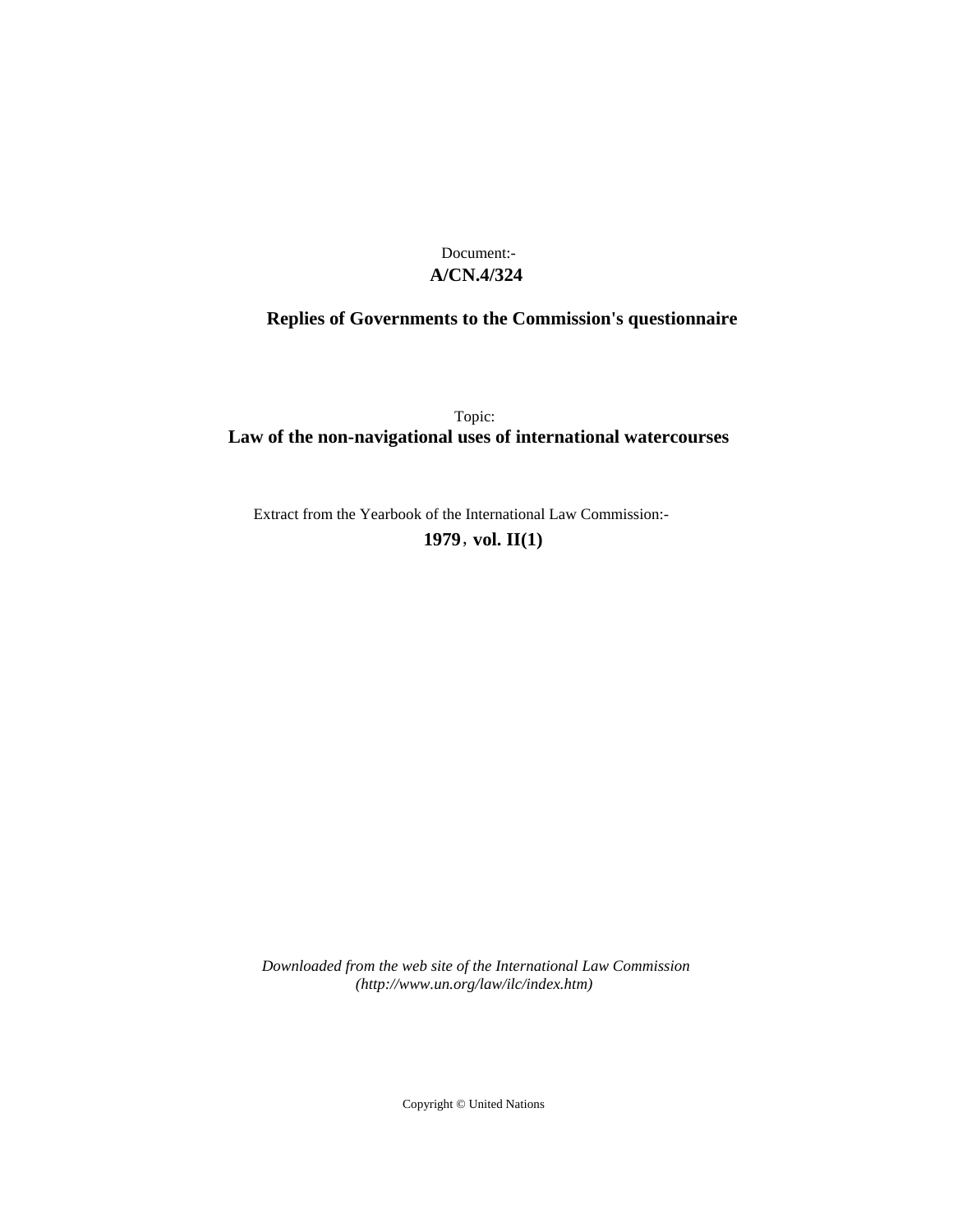# **DOCUMENT A/CN.4/324**

# **Replies of Governments to the Commission's questionnaire**

*[Original: English] [13 July 1979)*

# **CONTENTS**

|                                                                                                                                                                                                                                                                                                                                                                                                                                                                                      | Page |                                                                                                                                                                                                                                                                                                                                                                                                                                                                                                                                         | Page       |
|--------------------------------------------------------------------------------------------------------------------------------------------------------------------------------------------------------------------------------------------------------------------------------------------------------------------------------------------------------------------------------------------------------------------------------------------------------------------------------------|------|-----------------------------------------------------------------------------------------------------------------------------------------------------------------------------------------------------------------------------------------------------------------------------------------------------------------------------------------------------------------------------------------------------------------------------------------------------------------------------------------------------------------------------------------|------------|
| Introduction                                                                                                                                                                                                                                                                                                                                                                                                                                                                         | 179  | oil production, etc.); (c) Domestic and social uses: 1.<br>Consumptive (drinking, cooking, washing, laundry, etc.); 2.                                                                                                                                                                                                                                                                                                                                                                                                                  |            |
| I. General comments and observations 179                                                                                                                                                                                                                                                                                                                                                                                                                                             |      | Waste disposal; 3. Recreational (swimming, sport, fishing,<br>boating, etc.)? $\therefore$ $\therefore$ $\therefore$ $\therefore$ $\therefore$ $\therefore$ $\therefore$ $\therefore$ $\therefore$ $\therefore$ $\therefore$ $\therefore$ $\therefore$ $\therefore$ $\therefore$ $\therefore$ $\therefore$ $\therefore$ $\therefore$ $\therefore$ $\therefore$ $\therefore$ $\therefore$ $\therefore$ $\therefore$ $\therefore$ $\therefore$ $\therefore$ $\therefore$ $\therefore$ $\therefore$ $\therefore$ $\therefore$ $\therefore$ | 180        |
|                                                                                                                                                                                                                                                                                                                                                                                                                                                                                      | 179  | Question E. Are there any other uses that should be<br>$include? \ldots \ldots \ldots \ldots$                                                                                                                                                                                                                                                                                                                                                                                                                                           | 180        |
| II. Replies to specific questions                                                                                                                                                                                                                                                                                                                                                                                                                                                    | 179  |                                                                                                                                                                                                                                                                                                                                                                                                                                                                                                                                         | 180        |
| Question A. What would be the appropriate scope of the<br>definition of an international watercourse, in a study of the<br>legal aspects of fresh water uses on the one hand and of<br>fresh water pollution on the other hand? $\ldots$                                                                                                                                                                                                                                             | 179  | Question F. Should the Commission include flood<br>control and erosion problems in its study? $\ldots$ $\ldots$ $\ldots$                                                                                                                                                                                                                                                                                                                                                                                                                | 180        |
| Yugoslavia                                                                                                                                                                                                                                                                                                                                                                                                                                                                           | 180  |                                                                                                                                                                                                                                                                                                                                                                                                                                                                                                                                         | 180        |
| Question B. Is the geographical concept of an inter-<br>national drainage basin the appropriate basis for a study<br>of the legal aspects of non-navigational uses of inter-<br>national watercourses?                                                                                                                                                                                                                                                                               | 180  | Question G. Should the Commission take account in its<br>study of the interaction between use for navigation and<br>other uses? $\cdots$ $\cdots$ $\cdots$ $\cdots$ $\cdots$ $\cdots$ $\cdots$ $\cdots$ $\cdots$                                                                                                                                                                                                                                                                                                                        | 180<br>180 |
| Question C. Is the geographical concept of an inter-<br>national drainage basin the appropriate basis for a study<br>of the legal aspects of the pollution of international<br>watercourses?                                                                                                                                                                                                                                                                                         | 180  | Question H. Are you in favour of the Commission<br>taking up the problem of pollution of international<br>watercourses as the initial stage in its study? $\ldots$ , $\ldots$                                                                                                                                                                                                                                                                                                                                                           | 181        |
|                                                                                                                                                                                                                                                                                                                                                                                                                                                                                      | 180  |                                                                                                                                                                                                                                                                                                                                                                                                                                                                                                                                         | 181        |
| Question D. Should the Commission adopt the follow-<br>ing outline for fresh water uses as the basis of its study: $(a)$<br>Agricultural uses: 1. Irrigation; 2. Drainage; 3. Waste<br>disposal; 4. Aquatic food production; (b) Economic and<br>commercial uses: 1. Energy production (hydroelectric,<br>nuclear and mechanical); 2. Manufacturing; 3. Con-<br>struction; 4. Transportation other than navigation; 5.<br>Timber floating; 6. Waste disposal; 7. Extractive (mining, |      | Question I. Should special arrangements be made for<br>ensuring that the Commission is provided with the<br>technical, scientific and economic advice which will be<br>required, through such means as the establishment of a<br>Yugoslavia 181                                                                                                                                                                                                                                                                                         | 181        |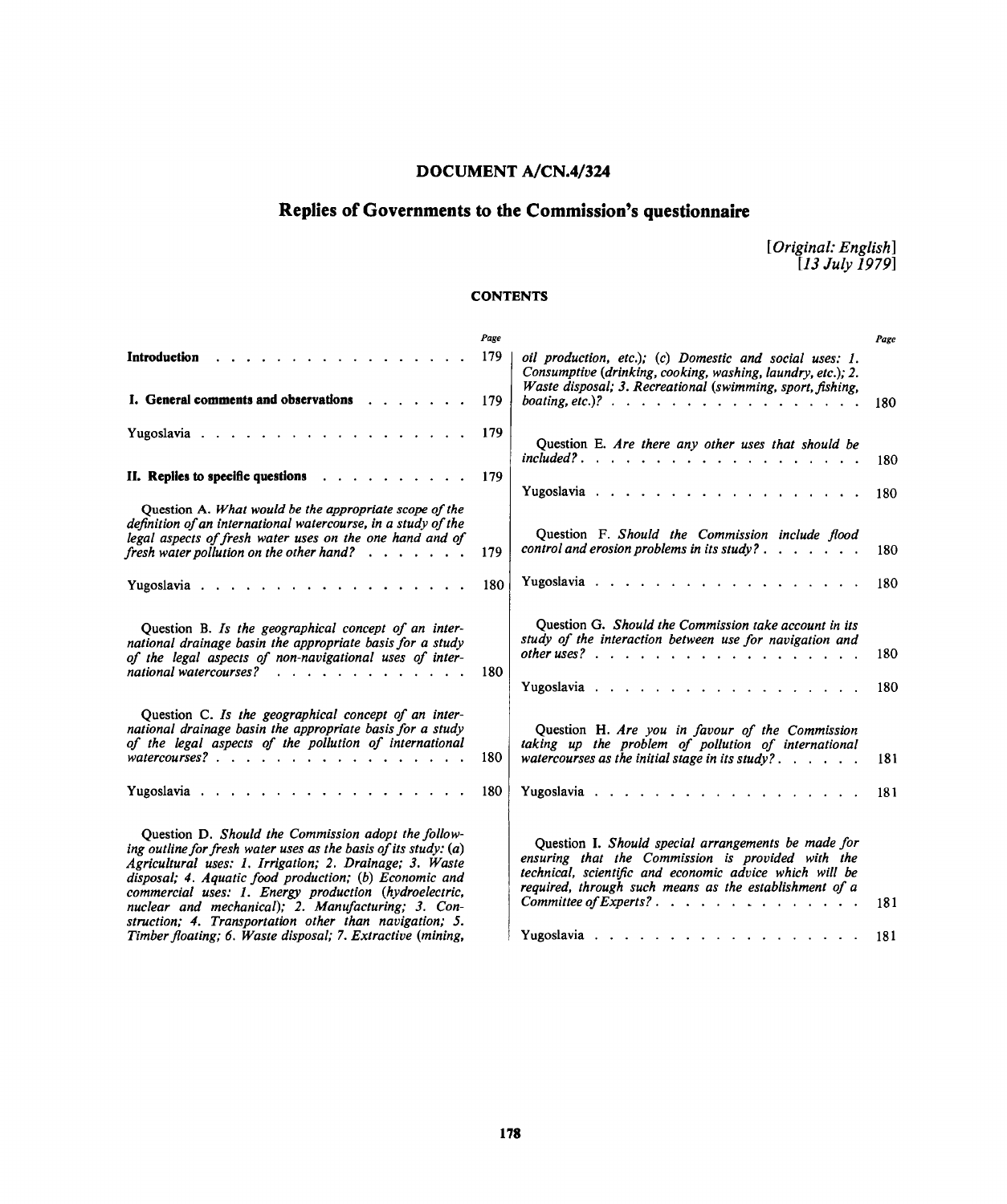# **INTRODUCTION**

1. By paragraph *4(e)* of section I of resolution 3315 (XXIX) of 14 December 1974, the General Assembly recommended that the International Law Commission should continue its study of the law of the nonnavigational uses of international watercourses, taking into account General Assembly resolutions 2669 (XXV) of 8 December 1970 and *3011* (XXVIII) of 30 November 1973 and other resolutions concerning the work of the Commission on the topic, and comments received from Member States on the questions referred to in the annex to chapter V of the report of the Commission on the work of its twenty-sixth session.<sup>1</sup> Comments received from Member States pursuant to resolution 3315 (XXIX) were issued in document  $A/CN.4/294$  and Add.1.<sup>2</sup>

2. By paragraph 5 of resolution 31/97 of 15 December 1976, the General Assembly urged Member States that had not yet done so to submit to the Secretary-General their written comments on the subject of the law of the non-navigational uses of international watercourses.

3. By a circular note dated 18 January 1977, the Secretary-General invited Member States that had not yet done so to submit as soon as possible their written comments referred to in resolution 31/97.

4. At the thirtieth session of the Commission replies received to this note were issued in document A/  $CN.4/314.<sup>3</sup>$ 

5. The present document contains an additional reply to the above-mentioned note received from the Government of Yugoslavia. It has been organized along the same lines as documents A/CN.4/294 and Add.l and A/CN.4/314; that is, it contains the reply mentioned, giving first the general comments and observations and then the replies to the specific questions reproduced below.

- 6. The text of the questionnaire is as follows:
- A. What would be the appropriate scope of the definition of an international watercourse, in a study of the legal aspects of fresh water uses on the one hand and of fresh water pollution on the other hand?
- B. Is the geographical concept of an international drainage basin the appropriate basis for a study of the legal aspects of non-navigational uses of international watercourses?
- C. Is the geographical concept of an international drainage basin the appropriate basis for a study of the legal aspects of the pollution of international watercourses?
- D. Should the Commission adopt the following outline for fresh water uses as the basis of its study:
- (a) Agricultural uses:
	- 1. Irrigation;
	- 2. Drainage;
	- 3. Waste disposal;
	- 4. Aquatic food production;
- *(b)* Economic and commercial uses:
	- 1. Energy production (hydroelectric, nuclear and mechanical);
	- 2. Manufacturing;
	- 3. Construction;
	- 4. Transportation other than navigation;
	- 5. Timber floating;
	- 6. Waste disposal;
	- 7. Extractive (mining, oil production, etc.);
- (c) Domestic and social uses:
	- 1. Consumptive (drinking, cooking, washing, laundry, etc.);
	- 2. Waste disposal;
- 3. Recreational (swimming, sport, fishing, boating, etc.)?
- E. Are there any other uses that should be included?
- F. Should the Commission include flood control and erosion problems in its study?
- G. Should the Commission take account in its study of the interaction between use for navigation and other uses?
- H. Are you in favour of the Commission taking up the problem of pollution of international watercourses as the initial stage in its study?
- I. Should special arrangements be made for ensuring that the Commission is provided with the technical, scientific and economic advice which will be required, through such means as the establishment of a Committee of Experts?

## **I. GENERAL COMMENTS AND OBSERVATIONS**

#### **Yugoslavia**

*[Original: English] [13 June 1979}*

Yugoslavia has concluded with neighbouring countries bilaterial intergovernmental agreements on the non-navigational uses of shared water resources. The principles and rules of conduct contained in these agreements proceed from the broad significance of principle which Yugoslavia attaches to goodneighbourly relations with other countries, and are related to the agreed procedure of mutual information and consultations as well as of the settlement of all questions of mutual interest through mutual agreement. The successful functioning of mixed commissions for water-economy established by Yugoslavia with the neighbouring countries falls within the same context.

### **II. REPLIES TO SPECIFIC QUESTIONS**

## **Question A**

*What would be the appropriate scope of the definition of an international watercourse, in a study of*

<sup>1</sup>  *Yearbook... 1974,* vol. II (Part One), pp. 301-304, document A/9610/Rev.1.

<sup>2</sup>  *Yearbook... 1976,* vol. II (Part One), pp. 147-183.

<sup>3</sup>  *Yearbook..*. *1978,* vol. II (Part One), pp. 253-261.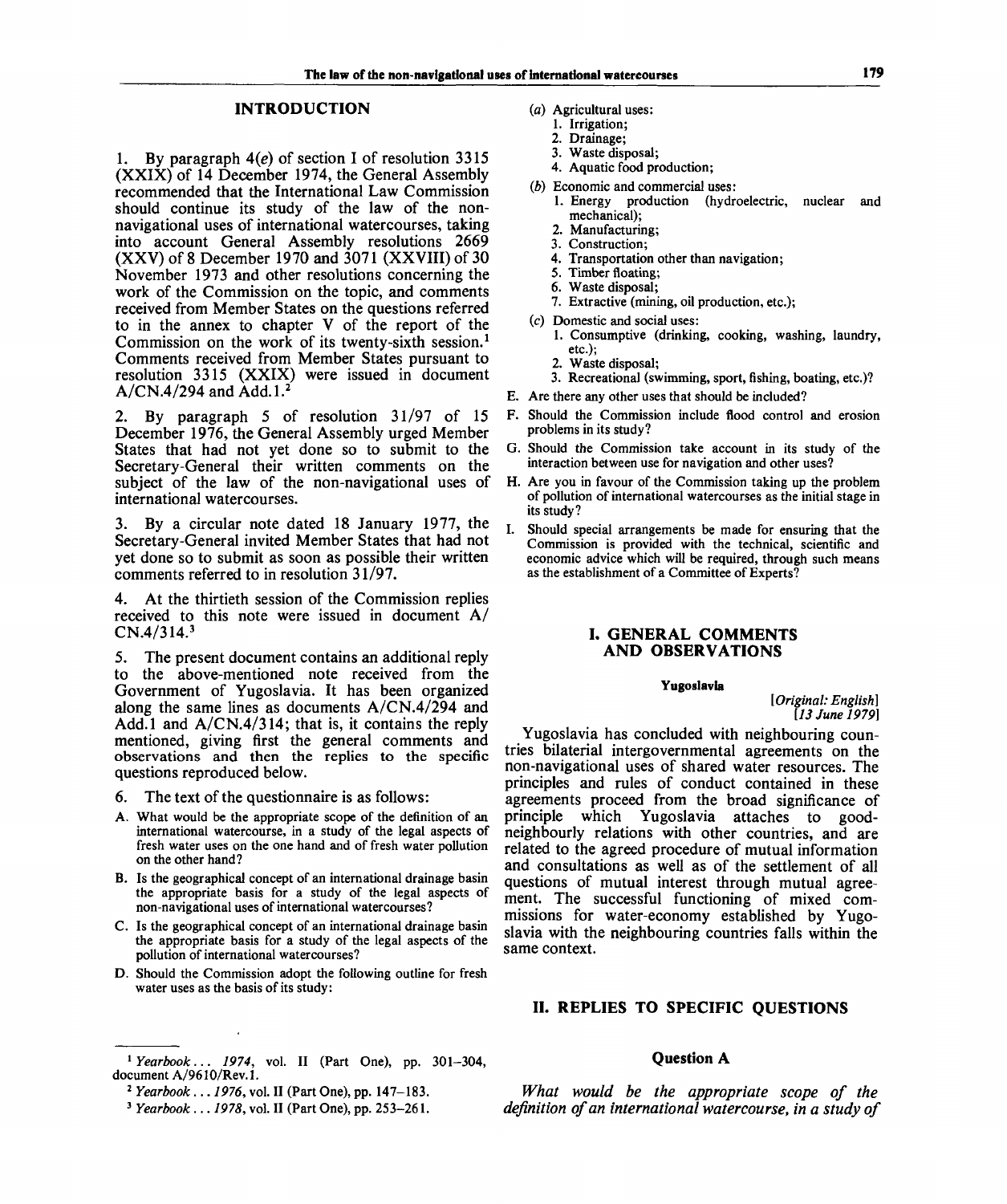*the legal aspects of fresh water uses on the one hand and of fresh water pollution on the other hand?*

#### **Yugoslavia**

*[Original: English] [13 June 1979]*

As regards the appropriate scope of the definition of the international watercourse, the thesis that it is applied to watercourses covering or flowing through or dividing two or more States is acceptable to us. In our opinion it would be useful to adopt a definition. However, in view of the differing opinions regarding this question, we consider that in order to save time it is not necessary to press for the elaboration of a definition in the United Nations International Law Commission.

#### **Question B**

*Is the geographical concept of an international drainage basin the appropriate basis for a study of the legal aspects of non-navigational uses of international watercourses?*

# **Question C**

*Is the geographical concept of an international drainage basin the appropriate basis for a study of the legal aspects of the pollution of international watercourses?*

#### **Yugoslavia**

*[Original: English] [13 June 1979]*

We hold the view that the geographical concept of an international drainage basin is not indispensable, and that it would be more recommendable to proceed in each concrete case from a concept which would take into account all the relevant aspects, including the geographical one, leaving the final solution to the option of the States concerned.

It would be useful, in our view, if the Commission dealt with the possibility of a legal examination of the adequate international standards for the quality of waters and the regime of their quantity, which States should adhere to in their mutual relations when waters flow from the territory of one State to the territory of the other.

# **Question D**

*Should the Commission adopt the following outline for fresh water uses as the basis of its study:*

(a) *Agricultural uses:*

- *1. Irrigation;*
- *2. Drainage;*
- *3. Waste disposal;*
- *4. Aquatic food production;*
- (b) *Economic and commercial uses:*
	- *1. Energy production {hydroelectric, nuclear and mechanical);*
	- *2. Manufacturing;*
	- *3. Construction;*
	- *4. Transportation other than navigation;*
	- *5. Timber floating;*
	- *6. Waste disposal;*
	- *7. Extractive {mining, oil production, etc);*
- (c) *Domestic and social uses:*
	- *1. Consumptive {drinking, cooking, washing, laundry, etc.);*
	- *2. Waste disposal;*
	- *3. Recreational {swimming, sport, fishing, boating, etc.)?*

## **Question** E

*Are there any other uses that should be included?*

### **Yugoslavia**

*[Original: English] [13 June 1979]*

The list of questions contained in the questionnaire is acceptable but not as a compulsory order for considerations.

We also consider that it should be recommended to the International Law Commission to dwell on the problem of inadequate use of watercourses, which may cause changes in the climate.

### **Question F**

*Should the Commission include flood control and erosion problems in its study?*

#### **Yugoslavia**

*[Original: English] [13 June 1979]*

We uphold the inclusion in the mentioned study of the question of protection against flood and erosion. In this context, we feel that it would be useful to analyse simultaneously the interdependence of the maintenance of the quality and quantity of waters and the problem of afforestation and denudation.

# **Question G**

*Should the Commission take account in its study of the interaction between use for navigation and other uses?*

#### **Yugoslavia**

In preparing its study, the Commission should have in mind the interconnection of navigable and nonnavigable aspects of the use of international water-